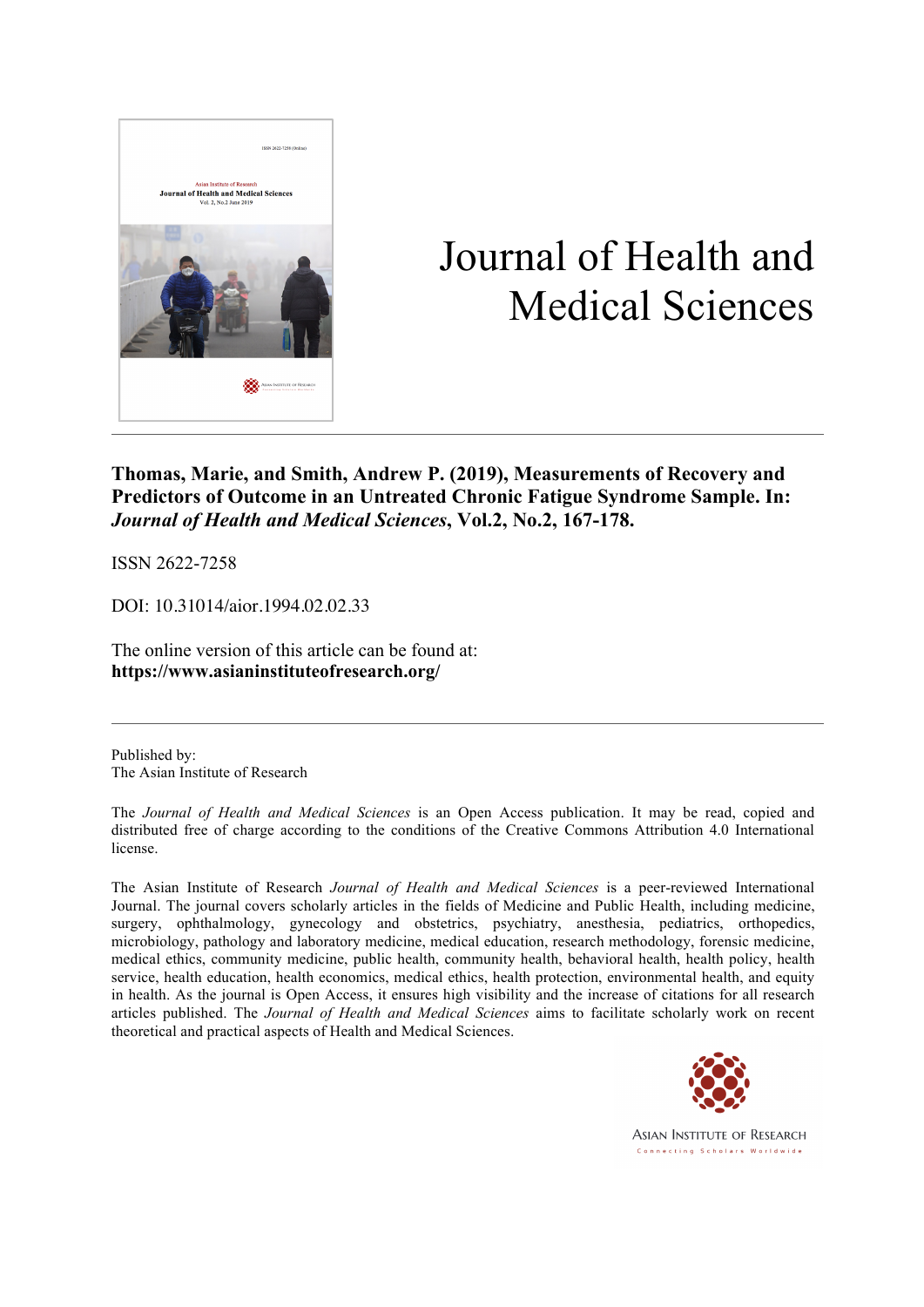

The Asian Institute of Research Journal of Health and Medical Sciences Vol.2, No.2, 2019: 167-178 ISSN 2622-7258 Copyright © The Author(s). All Rights Reserved DOI: 10.31014/aior.1994.02.02.33

# Measurements of Recovery and Predictors of Outcome in an Untreated Chronic Fatigue Syndrome Sample

Marie Thomas<sup>1</sup>, Andrew P. Smith<sup>2</sup>

<sup>1</sup> Reader in Psychology, College of Liberal Arts, Newton Park Campus, Bath Spa University  $\frac{2 \text{ Professor of Psychology}}{2 \text{Professor of Psychology}}$ , School of Psychology, Cardiff University, 63 Park Place, Cardiff, Cf10 3AS, UK

### **Abstract**

The current study examined a large cohort of untreated Chronic Fatigue Syndrome patients at initial assessment and at specific time points over a three-year period. Methods used in previous studies to assess patient health, were validated and used to assess recovery and improvement. Possible predictors of outcome would then be identified by assessing improvements in health status at specific follow-up points. The illness was also assessed in terms of recovery and improvement by using health related and psychosocial measures together with the aetiology of the illness. These were further used to investigate possible mechanisms influencing or predicting recovery or improvement. Two-hundred and twenty-six patients completed wide ranging questionnaires at initial assessment and again six and eighteen months and three years later. A current state of health score was used to measure recovery over time and analyses conducted to investigate the relationship between this and other health related measures. Regression analyses were conducted to assess predictors of improvement and recovery. Spontaneous recovery rates in the untreated patient at three-year follow-up were low (6%). The data suggested, however, that illness length, symptom severity and health status have an important role in recovery. Although there was no evidence to suggest an association between illness onset type and subsequent recovery or psychopathology scores at initial assessment and recovery, regression analyses did indicate that levels of anxiety, cognitive difficulties and social support at initial assessment predict a positive outcome. The state of health measure was validated as a method of accurately assessed the health status of patients and was used as an indicator of improvement and recovery within this group. Spontaneous recovery in the patient group was associated with several factors measured at initial assessment. However, further studies are necessary to more fully identify the factors which affect recovery or improvement and to investigate the exact nature of the mechanisms involved. The present study shows that spontaneous recovery of CFS patients is rare. Treatment or management is essential, and the efficacy of different approaches must be assessed.

**Keywords:** Chronic Fatigue Syndrome, Improvement, Predictors of outcome, Recovery

#### **1. Introduction**

The fatigue experienced in Chronic Fatigue Syndrome (CFS) is not only of sufficient severity to cause substantial functional impairment but is accompanied by four or more co-existing symptoms including those of a cognitive or neuropsychiatric nature (Centre for Disease Control (CDC) criteria; Fukuda et al., 1994). The illness (by definition) must be of at least six months duration and can become very debilitating and persistent (Andersen, Permin & Albrecht, 2004).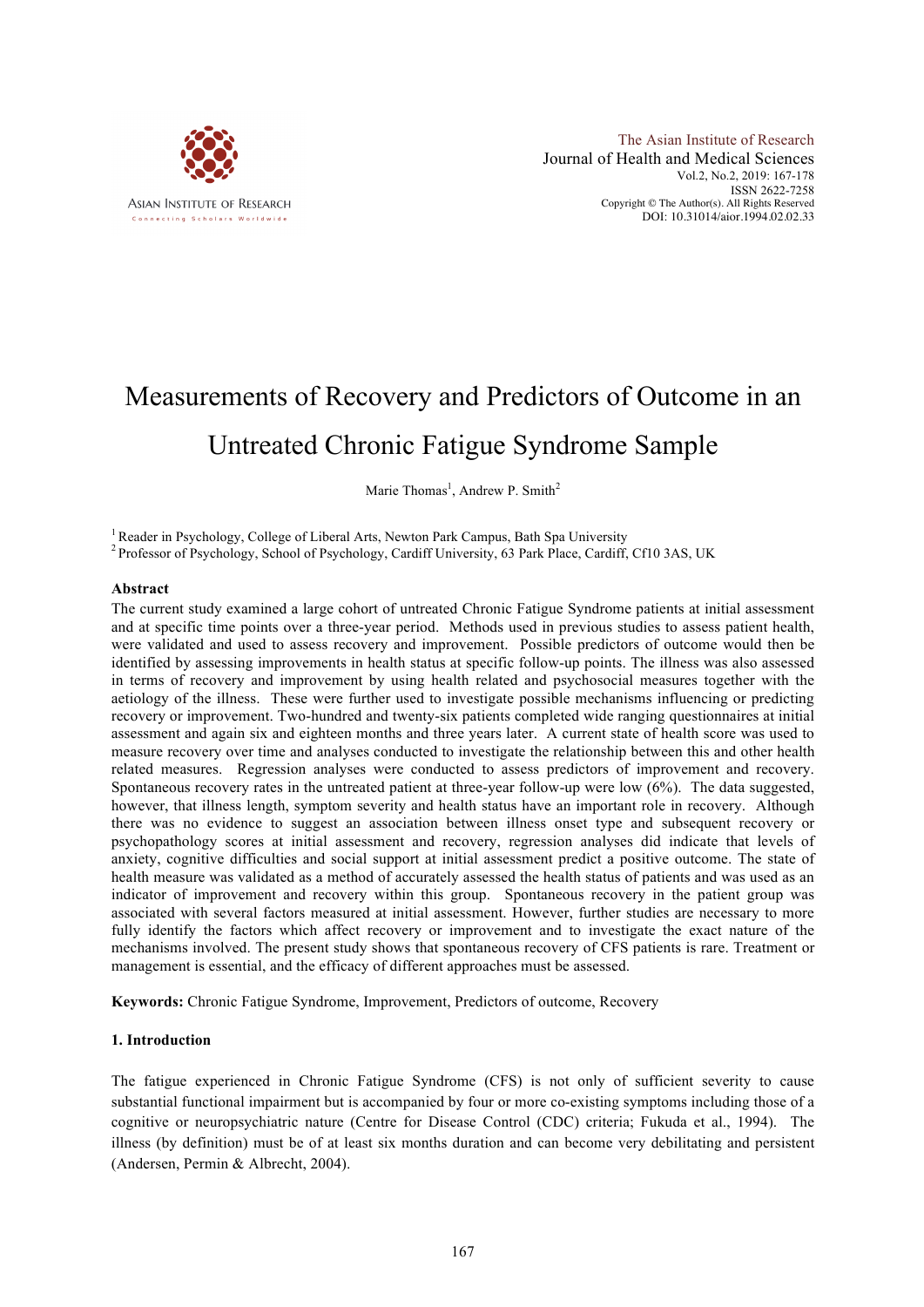In order to provide insight into the prevalence of CFS, Afari and Buchwald conducted an in-depth appraisal of the literature (Afari & Buchwald, 2003). Evidence from epidemiological studies suggested that, in large scale surveys, up to half the general population would report suffering fatigue-like symptoms (Chen, 1986; Pawlikowska et al., 1994) and 20% of this group would subsequently seek medical care (Bates et al., 1993; Cathebras, Robbins, Kirmayer & Hayton, 1992; David et al., 1990; Kroenke et al., 1988; McDonald, David, Pelosi & Mann, 1993). However, in the majority of these cases, the fatigue experienced could be explained by other mitigating circumstances. Therefore, the incidence of CFS in the general population, the review concluded, is relatively low. Similarly, Price et al. (1992) reported findings from a community-based survey suggesting that 7.4 per 100,000 of the population (0.0074%) fulfilled the CDC criteria for CFS. More recently, Ranjith's review of the literature also agreed that, although the symptom of fatigue is common, cases of medically unexplained fatigue that fulfil the CDC criteria are somewhat rare (Ranjith, 2005). The relatively low incidence of CFS should not, however, detract from the severe effect the illness has on the individual sufferer's quality of life. Decreased personal, occupational and social activities combine to instil a sense of frustration and hopelessness within the patient. In addition, financial concerns have been raised regarding the increased uptake of unemployment benefits and the drain on healthcare resources caused by the illness. Data collected as part of the CDC's surveillance study (Reyes et al., 1999) estimated that the cost in terms of lost productivity, per annum, for each CFS patient in the United States was \$20,000. In the light of this, continued research into the causes of and potential therapies for CFS are vital to alleviate this financial burden (Reynolds, Vernon, Bouchery & Reeves, 2004).

Before coherent treatment protocols were in place, research mainly concentrated on investigations into the longterm prognosis of CFS. These longitudinal studies also attempted to calculate recovery rates and identify possible predictors of positive outcome. However, when reviewing the literature, it became apparent that several different criteria had been used to define recovery in the patient group. For example, a patient in recovery (or remission) was described in one study as; (a) no longer suffering from fatigue, (b) experiencing less than four CFS related symptoms and, (c) a person whose health no longer interfered with normal activities (Reyes et al., 1999). When these criteria were applied, spontaneous recovery was calculated at 31.4% during the first five years of the illness (Reyes et al., 1999). Similarly, an assessment of 98 consecutive referrals to a specialised CFS clinic produced data suggesting that 41% of the sample were moderately to completely recovered two to three years post-baseline. Furthermore, 2.6% of these patients rated themselves as 'fully recovered' and 29.5% had returned to work (Russo et al., 1998). The issue of CFS and recovery was raised in a discussion by Cairns and Hotopf (2005) which highlighted inconsistencies in the literature. The review concluded that although improvement in patients at follow-up ranged from 8 to 63%, full recovery from the illness was actually quite rare.

CFS patients themselves are well aware that short periods of remission are common and can occur at any time during the illness. However, several studies have indicated that bouts of recovery are more likely in patients with short illness duration (Reyes et al., 1999; Nisenbaum, Jones, Jones & Reeves, 2000). Furthermore, there is evidence to suggest that several other factors may also influence recovery, including younger age (at onset), fewer physical symptoms, higher mental and general health scores and low levels of emotional distress at baseline (Russo et al., 1998). In addition, low levels of fatigue (at baseline), a sense of control over the symptoms associated with the illness and, the attribution of non-physical cause have also been linked with more favourable outcomes (Cairns & Hotopf, 2005).

Overall, when reviewing previous studies assessing recovery within this patient group it appeared that there were several crucial points that needed to be addressed. Firstly, the method used to define recovery should be as clear cut as possible. Each patient's perception of recovery will differ, that is, one patient's idea of recovery may not correspond to that of another. It might be more appropriate in illnesses such as CFS, therefore, to measure improvements within an individual sufferer's health rather than using a 'one size fits all' approach. This, in turn, would affect the choice of parameter(s) used to measure it. In the particular case of CFS these problems are further confounded by reports from sufferers of periods of remission throughout the illness. Ideally, therefore, several independent measures should be used to assess the validity of the recovery measure. In addition, the evaluation process must be capable of differentiating between true recovery and bouts of remission. The final point to consider is intervention. Longitudinal studies are, by definition, conducted over several years.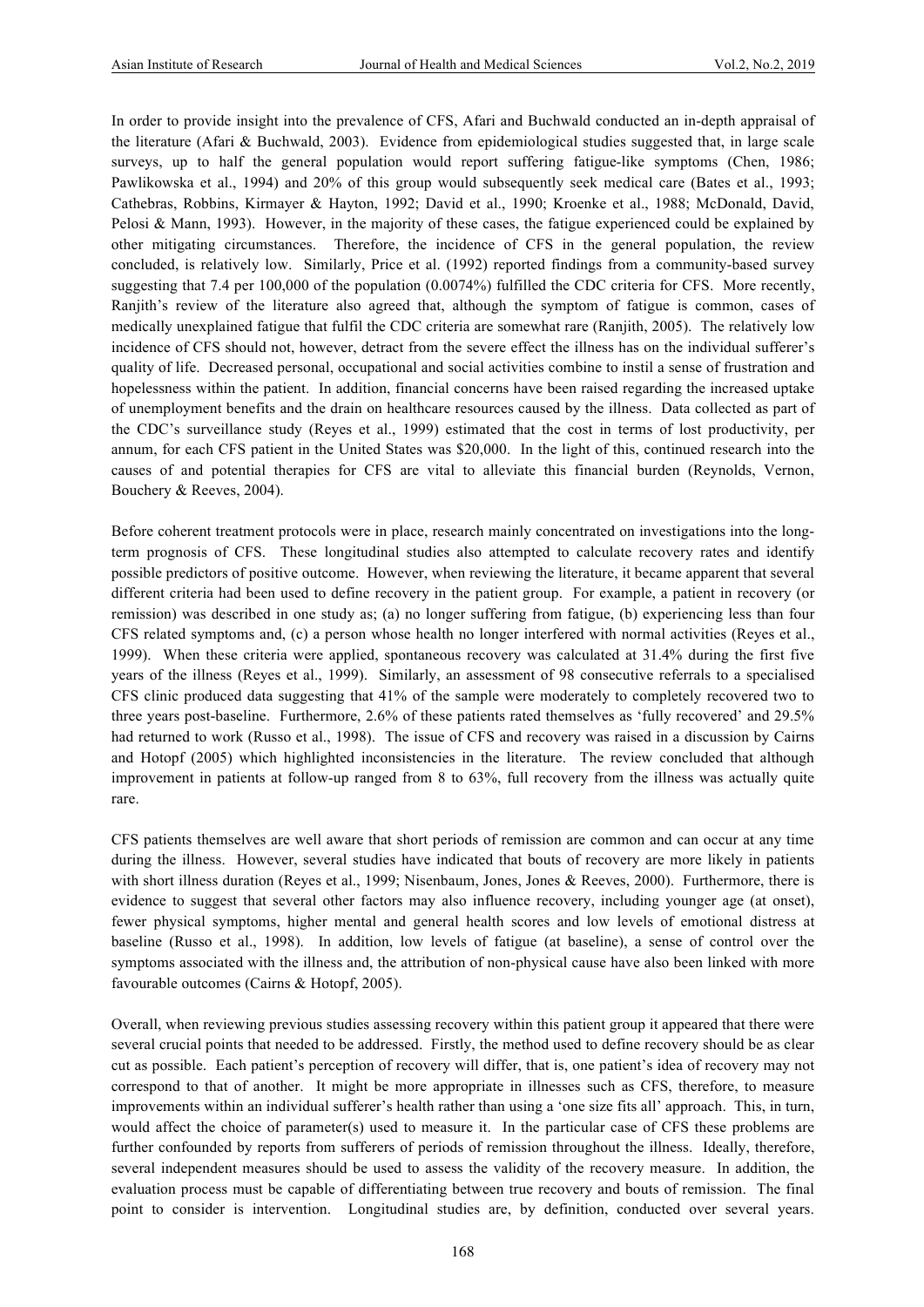Although the studies reviewed were not part of any specific treatment protocols, it can not be assumed that the patients questioned did not attend some form of therapy during the intervening time period. Therefore, these data might not represent the true nature of the illness and this may be being reflected in high recovery rates.

Previous research had already highlighted several aspects of the disorder, such as psychopathology, ratings of well-being, psychosocial and demographic factors, which may affect outcome (Smith, Behan, Bell, Millar & Bakheit, 1993). CFS patients had been studied using a wide range of questionnaires and these data had indicated that there were possible confounding variables that affect the severity of CFS including psychosocial factors, support mechanisms, health measures and psychopathology (Smith, Pollock, Thomas, Llewelyn & Borysiewicz, 1996; Smith, Borysiewicz, Pollock, Thomas & Llewelyn, 1999). The severity of the illness was assessed by means of physical symptoms (Cohen & Hoberman, 1983; Smith et al., 1996), fatigue related symptoms (Ray, Weir, Stewart, Millar & Hyde, 1993), cognitive failures (Broadbent, Cooper, Fitzgerald & Parkes, 1982) and a 5item health status measure (Smith et al., 1996). Psychosocial aspects of the disorder such as stress (Cohen, Kamarack & Mermelstein, 1983), social support (Henderson, Bryne & Duncan-Jones, 1981), self-esteem (Fleming & Watts, 1980) and the impact of inter-current life events (Cohen & Hoberman, 1983) were also assessed using several measuring instruments. Furthermore, measures of psychopathology (Beck, Ward, Mendelson, Mock & Erbough, 1961; Radloff, 1997; Spielberger, Gorsuch & Lushene, 1971), health related behaviours and illness history (Smith et al., 1996) were included in the study in an attempt to provide a more comprehensive picture of this complicated and debilitating illness.

With these measuring instruments in place, the aim of the current study was, in the first instance, to describe the characteristics of a large cohort of CFS sufferers at initial assessment and validate a measure for accurately measuring the health status of the individual patient. When validated, this measure was used to define and assess recovery and investigate possible predictors of outcome by comparing the health and psychosocial measures (at initial assessment) of patients who recovered over a three-year period to those who did not recover. These data also allowed us to monitor the natural progression of the untreated illness over time.

#### **2. Method**

#### 2.1 Design

The study was longitudinal in nature, with assessments occurring at initial assessment (baseline), six and eighteen months and three years later.

#### 2.2 Participants

Ethical approval for the study was granted by the relevant local Health Authority. Potential volunteers were informed that the research was being conducted as part of a long-term project investigating CFS and, that they would be asked to complete similar test batteries over a period of time as part of a research panel. Participation in the study was voluntary and all participants gave written, informed consent. Patient data were coded to ensure anonymity.

The research panel comprised consecutive GP referrals over a 7 year period to a specialised CFS outpatient clinic meeting the CDC criteria for Chronic Fatigue Syndrome. Patient volunteers were assessed at initial clinic visit (baseline), at six and eighteen months and again three years later. As there was no formal treatment available to these patients at that time, the data represents the untreated illness. However, a small number of participants were taking antidepressant therapy at baseline. Data from these patients were not included in the final analyses.

#### 2.3 Materials and Method

The CFS volunteers completed wide ranging questionnaires developed to measure global ratings of well-being, sleep and psychopathology and established indicators of quality of life (Smith et al., 1996; Smith et al., 1999). Demographic data relating to the sample were collected, along with an illness history questionnaire and a 28 item symptom check-list. The resulting data were then used to examine associations between these measures and recovery or improvement.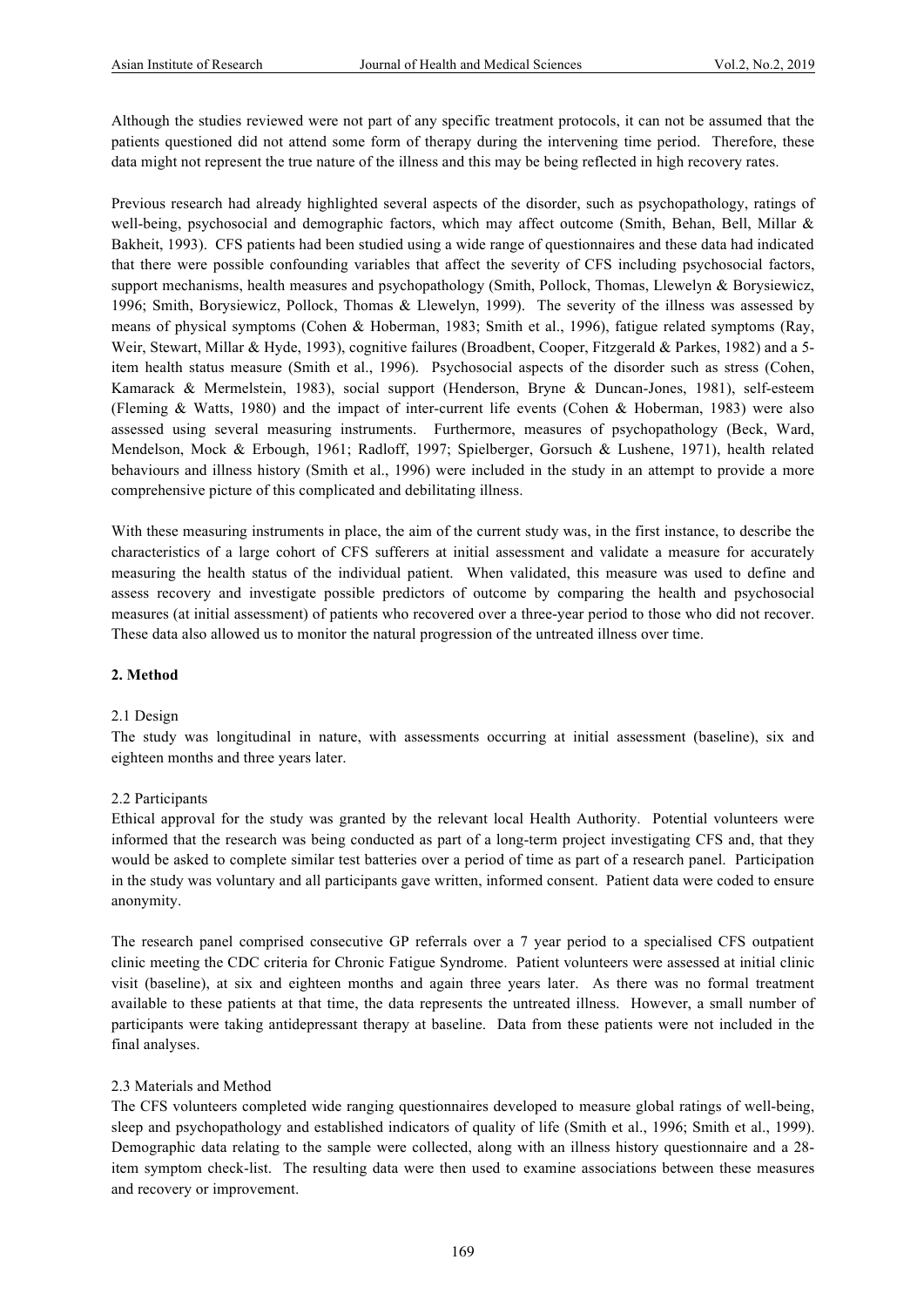# *2.3.1 Measurement of Recovery*

Health status and severity were measured by a 'current state of health measure' (Smith et al., 1996). This 5-item scale categorised the patient's health as follows: (1) worse than at any stage of the illness; (2) bad; (3) bad with some recovery; (4) recovering with occasional relapses and (5) almost completely recovered. In order to test the validity of this measure to accurately describe health status at any given time, patients were categorised into two groups at baseline: those who were in poor health (scoring 'worse than any stage', 'bad' and 'bad with some recovery') and those who thought they were recovering (scoring 'recovering with occasional relapse' and 'almost completely recovered'). These baseline data were then compared to measures known to be associated with the illness, including: (a) positive and negative mood (Zevon & Tellegen, 1982); (b) depression (Beck et al., 1961; Radloff, 1997); (c) anxiety (Spielberger et al., 1971); (d) fatigue related symptoms (Ray et al., 1993); (e) physical symptoms (Cohen & Hoberman, 1983; Smith et al., 1996); (f) cognitive failures (Broadbent et al., 1982) and, (g) stress (Cohen et al., 1983).

Once validated, if measurable recovery was indicated at follow-up, we would then be able to identify factors at baseline that appear to be linked with recovery and, therefore, predict recovery later on. Improvement was also measured with the 5-item current state of health score by examining differences between the follow-up and baseline scores.

Recovery and improvement were then used as outcome measures. By comparing these data to other health related outcomes known to be associated with exacerbating and prolonging the illness we investigated possible predictors of outcome.

# 2.4 Procedures

The various measuring instruments were administered in the form of two questionnaire booklets. The first booklet concentrated on measures of a general nature, such as demographic and illness history data (Smith et al., 1996), cognitive failures, perceived stress and social support which could be completed by the patients at home in their own time. The second booklet required responses to subjective measures such as, anxiety, depression and fatigue related symptoms, which referred to the previous week.

Patients also responded verbally to a range of questions relating to illness beliefs, including type of onset (acute or gradual) and events which were thought to have preceded the illness. These data were recorded by research registrars at initial clinic visit.

# 2.5 Data Analysis

Continuous data were run through analysis of variance and categoric data from the study were run through Chi-Squared cross-tabulation analyses to describe the nature of the sample at initial assessment (baseline). Two-way contingency table analyses (Chi-Square) were carried out to investigate the relationship between: (a) the current state of health variable and other health measures and (b) the current state of health variable and psychosocial factors. Recovery and improvement were used as grouping variables in independent sample t-test analyses. Logistic regression analyses were conducted to assess predictors of improvement and/or recovery using the health and psychosocial measures. A further model was created which complied with findings discussed by Cairns and Hotopf (2005). That is to say, age, illness length, illness onset type, physical cause, total symptoms, fatigue, health status and emotional distress have all been previously indicated as predictors of outcome.

# **3. Results**

In all, 307 CFS patients were recruited to the research panel. Patients taking antidepressant medication at baseline and for those whom antidepressant medication status was unknown (n=81) were excluded from the final analyses. 130 patients completed the baseline, six and eighteen months and three years later.

# *3.1 Patient Sample and Illness Characteristics*

Table 1 describes the basic demographic data for the 226 patients at baseline which follows the profile one would expect in CFS. The majority of the patients fell into the 'bad with some recovery' category of the current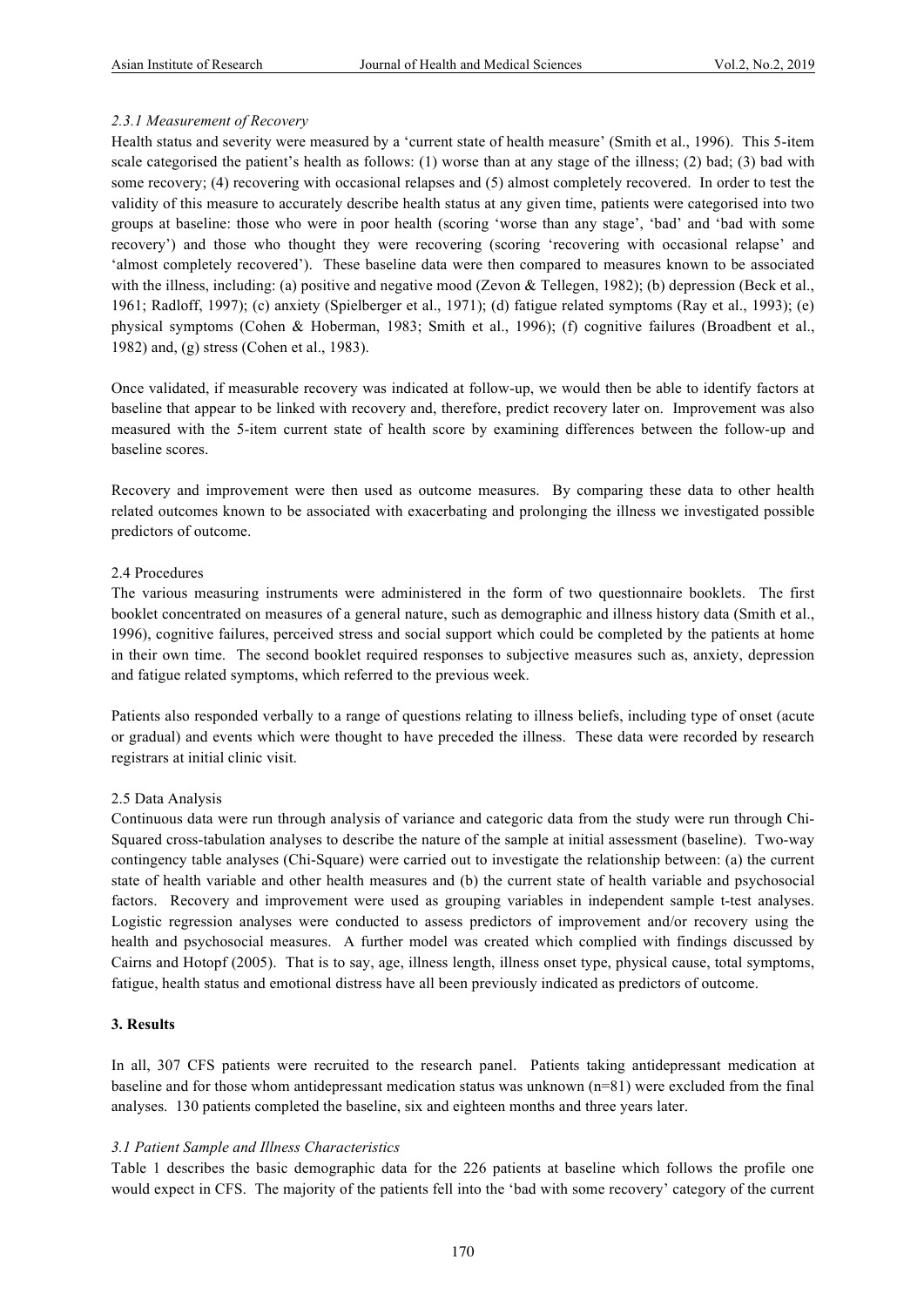state of health variable (43%) and the mean total symptom score (calculated from the 28-item check list) was 15.84 (s.e.m=0.36). The mean illness length was approximately 5 years.

| Table 1: Baseline Demographic and Illness History data for the original cohort of CFS patients and the final |  |  |  |  |  |  |  |  |
|--------------------------------------------------------------------------------------------------------------|--|--|--|--|--|--|--|--|
| cohort who completed the study.                                                                              |  |  |  |  |  |  |  |  |

| <b>Baseline Measures</b>               |                             | Original Cohort  | Final Cohort |
|----------------------------------------|-----------------------------|------------------|--------------|
|                                        |                             | $(n=226)$        | $(n=130)$    |
| Gender:                                | Male                        | 31%              | 34%          |
|                                        | Female                      | 69%              | 66%          |
| Mean Age:                              |                             | 41.7(0.80)       | 45.05(1.15)  |
| Marital Status:                        | Single                      | 21%              | 10%          |
|                                        | Married                     | 65%              | 75%          |
|                                        | Divorced/Separated          | 10%              | 9%           |
|                                        | Widowed                     | 3%               | 5%           |
| Educational                            | No Formal Schooling         | $\boldsymbol{0}$ | $\theta$     |
| Status:                                | Primary Education only      | $\theta$         | $\theta$     |
|                                        | Secondary Education         | 29%              | 30%          |
|                                        | O Levels                    | 33%              | 31%          |
|                                        | A Levels                    | 9%               | 9%           |
|                                        | At least 1yr at University  | 7%               | 8%           |
|                                        | BSc or BA                   | 16%              | 17%          |
|                                        | MSc or MA                   | 2%               | $2\%$        |
|                                        | PhD, MD, etc                | 3%               | $2\%$        |
| Illness Duration (months):             |                             | 62.13 (3.84)     | 65.49(5.83)  |
| Current State of                       | Worse than at any stage.    | 8%               | 6%           |
| Health:                                | Bad                         | 20%              | 15%          |
|                                        | Bad with some recovery      | 43%              | 43%          |
|                                        | Recovering with relapses    | 38%              | 36%          |
|                                        | Almost completely recovered | $0.9\%$          | $\theta$     |
| Total Symptom Score (maximum $= 28$ ): |                             | 15.84 (0.36)     | 16.32(0.59)  |

In addition, the majority of patients (68%) had their condition diagnosed by their GP and 34% of the sample was in employment at the time of initial assessment. 49% were unemployed and 16% were on sick leave. These groups represented 76% of the total sample (the rest of the sample being either retired or home-makers). Of the patients who were working, 21% believed that their job security was threatened by the illness. Respondents who reported trying alternative therapies to alleviate their symptoms spent on average £235 doing so. Less than half of these patients believed that they had received value for money by taking the alternative therapy route.

# *3.2 Health Measures*

Re-examining the sample in terms of type of illness onset (that is, acute or gradual onset) provided no significant differences with regard the demographic nature, illness history or total symptom scores of the sample.

The majority of patients (84%) believed that a specific event had proceeded, and therefore, may be attributed to their illness. The majority of these (42%) suggested that influenza was the causal agent. We found no evidence to suggest that there might be a link between type of onset (acute or gradual) and the patient's belief that a virus had caused the illness. Table 2 goes on to describe the 28-item symptom check-list for the group at baseline in detail.

Table 2: The Symptom Checklist Scores for the patient group at baseline. Scores are ranked most to least prevalent.

| Symptom               | $\%$ | Symptom              | $\frac{0}{0}$ |
|-----------------------|------|----------------------|---------------|
| Lack of concentration |      | Sensitivity to light | 53            |
| Muscle pain           | 89   | Sore throat          | 52            |
| (back, arms or legs)  |      | Wind                 | 49            |
| Excessive fatigue     |      | Insomnia             | 47            |
| Physical weakness     |      | Nausea               | 46            |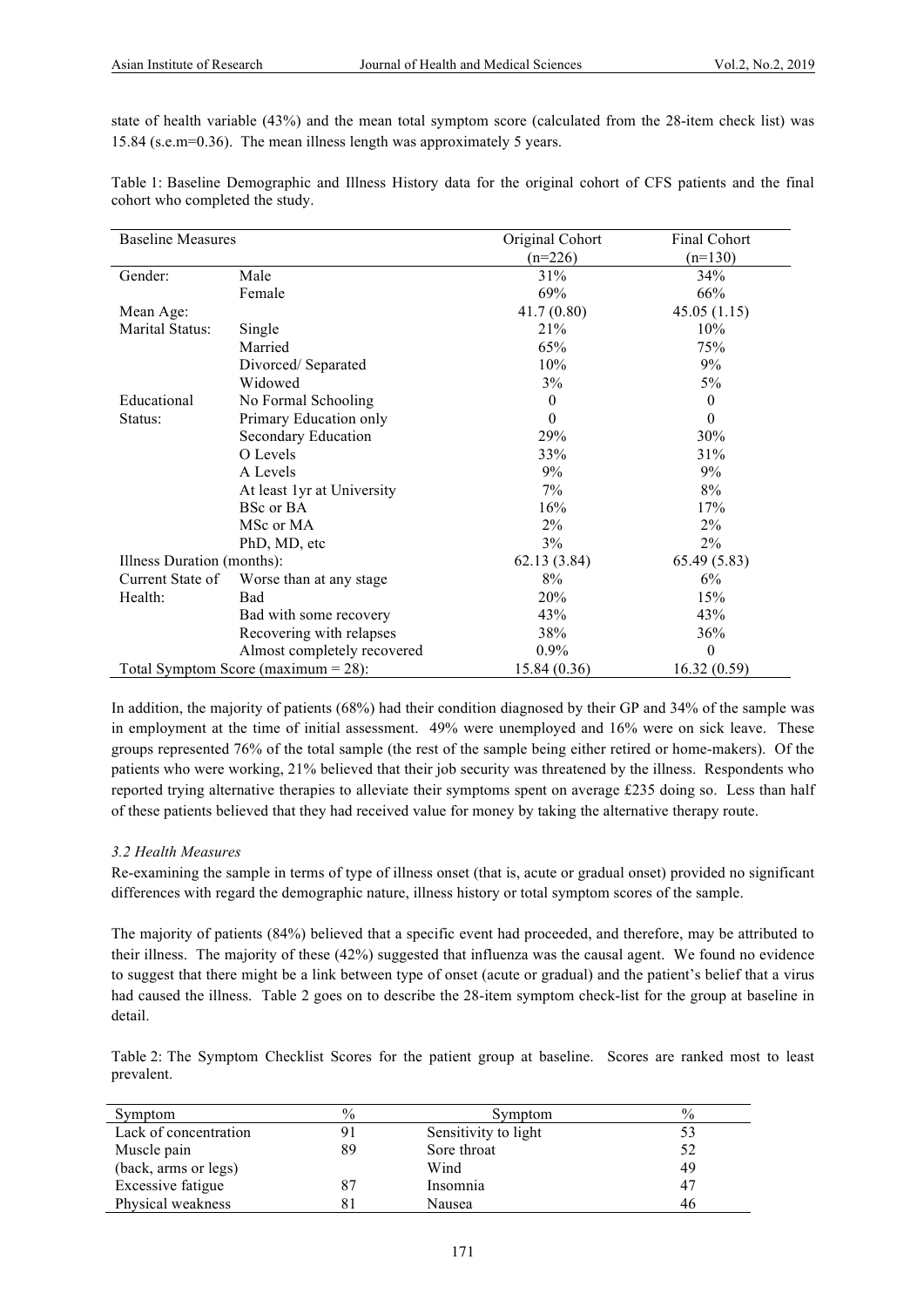| 80 | Shivering      | 45 |
|----|----------------|----|
| 77 | Glands swollen | 45 |
| 76 | Racing heart   | 44 |
| 70 | Chest pain     | 44 |
| 69 | Indigestion    | 41 |
| 59 | Panic attacks  | 40 |
| 55 | Depression     | 37 |
| 54 | Allergies      | 35 |
| 53 | Earache        | 33 |
|    |                |    |

These data indicate that muscle pain, lack of concentration and excessive fatigue were the highest rated symptoms in the patient group.

#### *3.3 Comparability of the Follow-up Sample*

Chi-squared cross-tabulation and analysis of variance were used to compare the baseline demographic and illness history data from members of the original CFS cohort assessed at baseline (n=226) to those completing all follow-up sessions  $(n=130)$ . Table 1 indicates that the original cohort assessed at baseline have comparable data at baseline, in terms of gender, age, marital and educational status to those completing all assessment session. In addition, there were no significant differences between the two samples in respect to length of illness, health status and total symptom scores at initial assessment (baseline).

#### *3.4 Validation of the Health Status Measure*

The following table presents data in relation to the patient's current state of health at baseline. Patients in the 'recovering' group had fewer symptoms at baseline than those in the 'not recovering' group. Table 3 indicates further associations between the current state of health measure and physical and mental health variables.

Table 3: The relationship between Current State of Health at baseline and Health Outcomes. 'Recovering with occasional relapses' and 'Almost completely recovered' represent the 'Recovering' group, the remaining values represent the 'not recovering' group. Values are the group means with s.e.m in parenthesis.

|                                       |                           | Baseline Current State of Health |              |         |
|---------------------------------------|---------------------------|----------------------------------|--------------|---------|
|                                       |                           | Not Recovering                   | Recovering   | P value |
| <i>Baseline Measures:</i>             |                           |                                  |              |         |
| Positive Mood                         |                           | 25.02(0.74)                      | 29.44 (1.19) | 0.002   |
| Negative Mood                         |                           | 24.66 (0.92)                     | 20.28(1.21)  | 0.009   |
| CES depression                        |                           | 42.21 (0.82)                     | 37.78 (1.25) | 0.004   |
| <b>State Anxiety</b>                  |                           | 41.20(0.83)                      | 37.25(1.14)  | 0.009   |
| <b>PFRS</b>                           | <b>Emotional Distress</b> | 49.04 (1.73)                     | 42.36(2.50)  | 0.036   |
|                                       | Fatigue                   | 67.22(1.05)                      | 53.95 (2.07) | 0.000   |
|                                       | Cognitive Difficulties    | 49.33 (1.21)                     | 41.47 (1.95) | 0.001   |
|                                       | Somatic Symptoms          | 57.56 (1.56)                     | 44.97 (2.17) | 0.000   |
| <b>BDI</b>                            |                           | 16.20(0.66)                      | 12.28(0.82)  | 0.001   |
| Cohen-Hoberman Inventory of Physical  |                           | 27.02(0.60)                      | 20.36 (0.92) | 0.000   |
| <b>Symptoms</b>                       |                           |                                  |              |         |
| Six Month Follow-up Measures:         |                           |                                  |              |         |
| <b>PFRS</b>                           | Fatigue                   | 62.42(1.59)                      | 54.39 (2.55) | 0.007   |
|                                       | Somatic Symptoms          | 55.39 (2.17)                     | 45.82(2.60)  | 0.011   |
| <b>Inventory of Physical Symptoms</b> |                           | 25.18 (0.82)                     | 20.21 (1.23) | 0.001   |
| Three Year Follow-up Measures:        |                           |                                  |              |         |
| <b>PFRS</b>                           | Fatigue                   | 61.43(2.02)                      | 52.54 (2.92) | 0.012   |
| <b>Inventory of Physical Symptoms</b> |                           | 23.92(1.13)                      | 20.02 (1.34) | 0.031   |

The data here provides clear-cut differences between the 'recovering' and 'not recovering' groups in terms of both emotional and health related scores at baseline. As these health-related measures are often associated with the severity of the illness (Russo et al., 1998; Smith et al., 1993) the 'current state of health' variable also appears to accurately assess the true severity of the illness for each patient.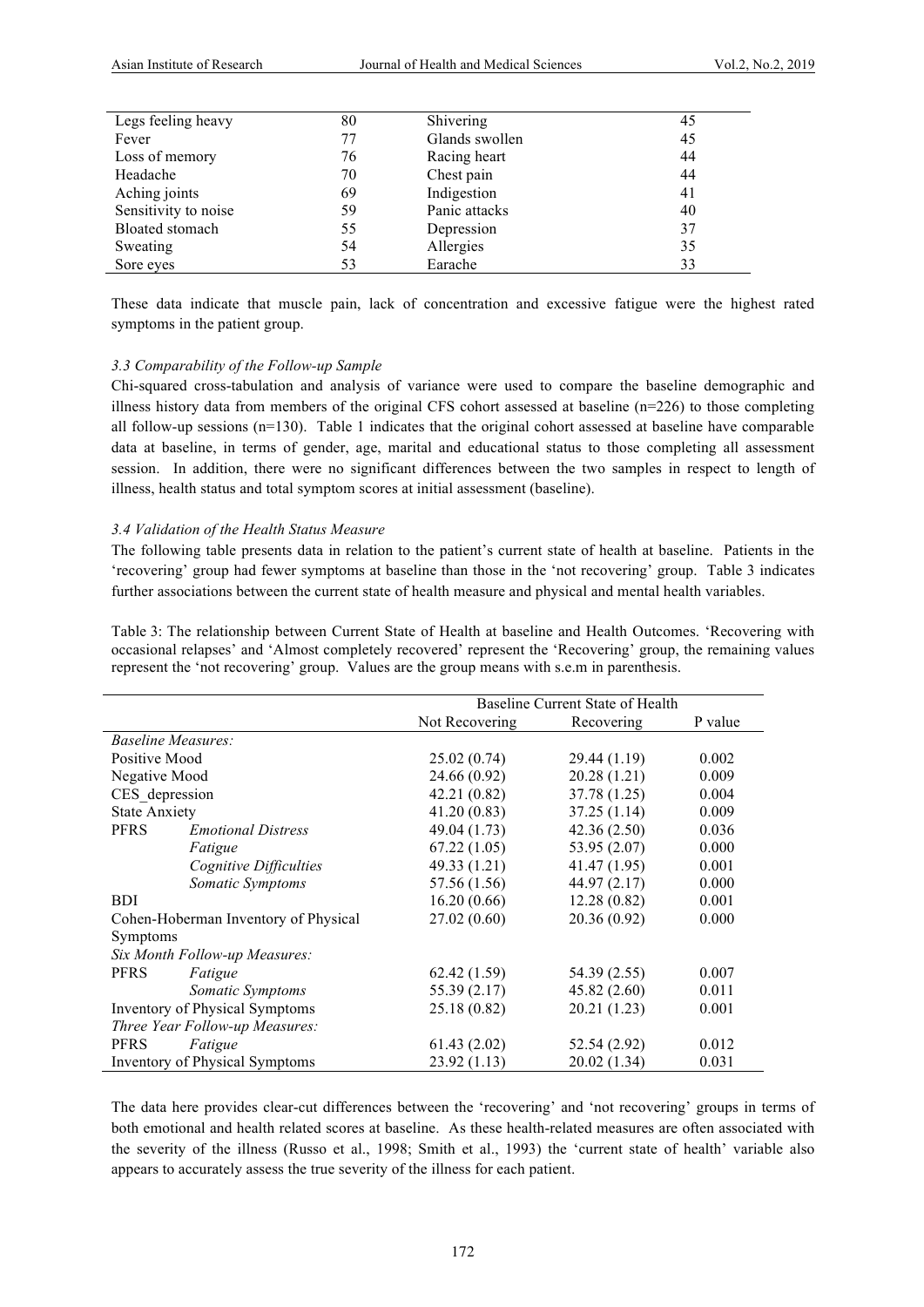### *3.5 Health Measures and Recovery*

The topic of recovery over time was examined using the current state of health variable. People responding 'almost completely recovered' to this scale represented recovery. The results suggest that very few patients will completely recover over time without treatment. Levels of spontaneous recovery were only 2% at 6 months and rose to 6% at 18 months and 3 years.

As the number of patients who completely recover over time was low, recovery was redefined as patients who were 'recovering with occasional relapses' and those who had 'almost completely recovered'.

When considering illness onset type, there was no evidence to suggest that an association existed with recovery either in terms of state of health measures or total symptom scores. Similarly, there was no indication from the data that an association between the belief that physical or non-physical event caused the illness and recovery exists. When considering illness length at baseline, there were no significant differences associated with current state of health (recovering/not recovering) or total symptom scores except with respect to recovery at three year follow-up. To investigate this further, illness length was further split into quartiles and cross-tabulated with the recovering/not recovering variable. Although there was no association between illness length and recovery at baseline, 6 and 18 months, there was an association between the lowest quartile history length group and the likelihood of recovery at three-year follow-up (df=3, p<0.032).

### *3.6 Employment Status and Recovery*

Table 4 describes the employment status of the patient sample at baseline. When comparing the three employment status groups there was an association between recovery and employment status at baseline, eighteen month and three-year follow-up. Patients in the employed group were significantly more likely to recover over time than those that were unemployed or on sick leave at baseline.

|                           | <b>EMPLOYMENT STATUS AT BASELINE</b> |            |               |         |
|---------------------------|--------------------------------------|------------|---------------|---------|
|                           | Employed                             | Unemployed | On sick leave | P value |
|                           |                                      |            |               |         |
| <i>Baseline:</i>          |                                      |            |               |         |
| Not Recovering            | 31                                   | 43         | 17            | n/s     |
| Recovering                | 52                                   | 43         | 14            |         |
| Six Month Follow-up:      |                                      |            |               |         |
| Not Recovering            | 27                                   | 35         | 17            | n/s     |
| Recovering                | 56                                   | 47         | 18            |         |
| Eighteen Month Follow-up: |                                      |            |               |         |
| Not Recovering            | 19                                   | 54         | 21            | 0.000   |
| Recovering                | 60                                   | 36         | 10            |         |
| Three Year Follow-up:     |                                      |            |               |         |
| Not Recovering            | 20                                   | 46         | 13            | 0.035   |
| Recovering                | 67                                   | 40         | 14            |         |

Table 4: The relationship between employment status at baseline and recovery at baseline, 18-months and 3 year follow-up. 'Recovering with occasional relapses' and 'Almost completely recovered' represent the 'Recovering' group, the remaining values represent the 'not recovering' group.

# *3.7 Symptoms and Recovery*

The association between recovery at initial assessment (baseline) and two other health related measures namely, total symptom and fatigue scores were then examined at baseline, six month, eighteen month and three year follow-up. Patients in the 'recovering' group at baseline reported significantly lower total symptom scores at baseline (recovering=13.71 (sem=0.69), not recovering=16.71 (sem=0.41),  $p<0.000$ ), 6 months (recovering=12.89 (sem=0.93), not recovering=15.82 (sem=0.56),  $p<0.006$ ) and 18 months (recovering=12.72) (sem=0.86), not recovering=15.54 (sem=0.54),  $p<0.006$ ).

Fatigue in this cohort of patients was assessed using the Profile of Fatigue Related Syndromes questionnaire (PFRS). When splitting these scores into quartile ranges, there was an association between fatigue levels at baseline and rates of recovery. Patients who recorded low levels of fatigue at baseline were significantly more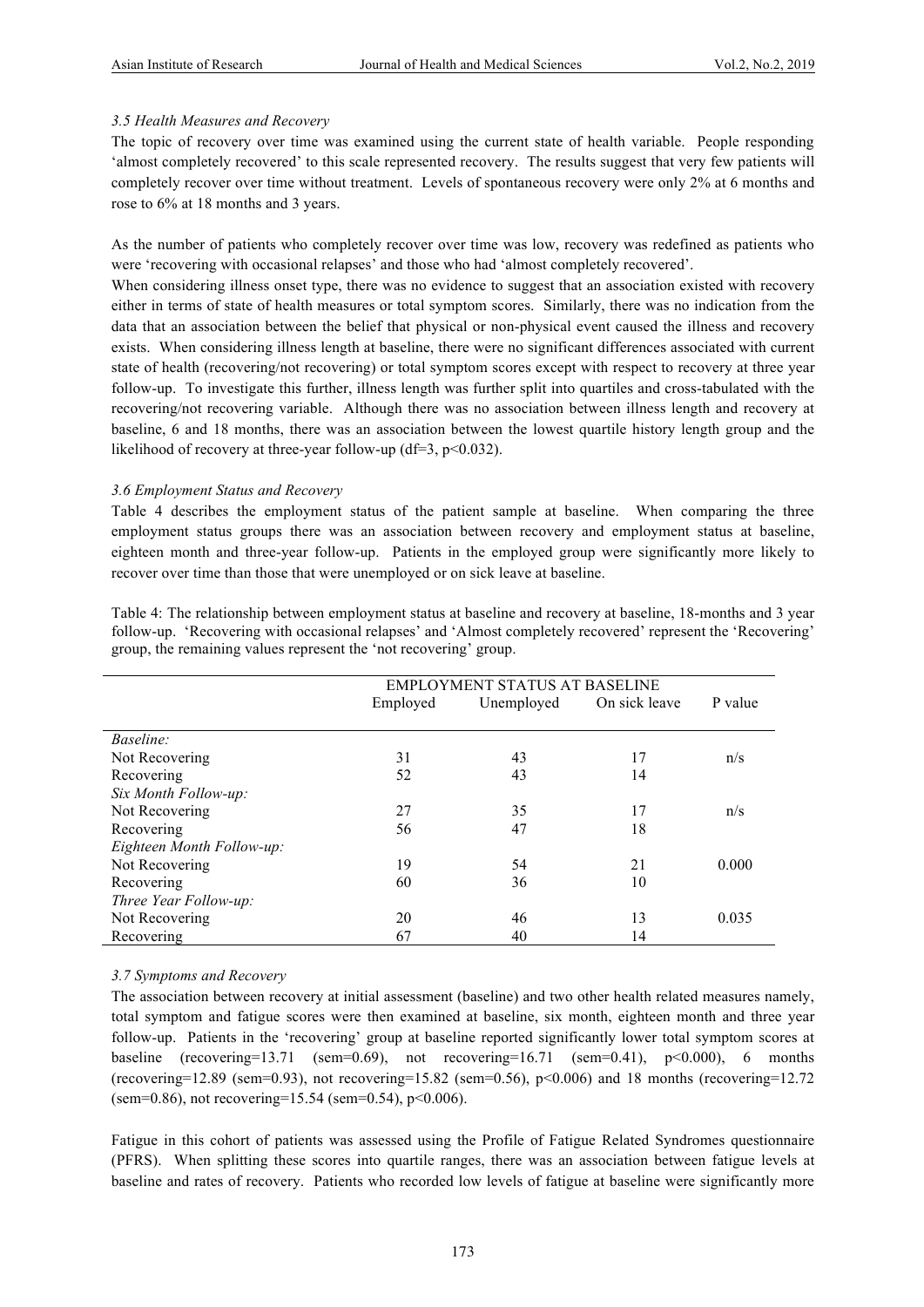likely to be in the 'recovering' group than those with high fatigue scores. This association occurred at baseline (recovering=55%, p<0.000), 6 months (recovering=67%, p<0.000), 18 months (recovering=56%, p<0.001).

#### *3.8 Psychopathology and Recovery*

In terms of psychopathology, there was an association between low depression scores at baseline (BDI) and recovery at baseline (recovering=67.2%; not recovering=47.5%, df=1, p<0.006). This trend was repeated at sixmonth follow-up (recovering=70.7%; not recovering=44.6%, df=1, p<0.001). This suggests that patients with lower depression scores at baseline were more likely to be in the recovering group. The trend, however, did not continue at the three-year follow-up point. There was no association between anxiety scores at baseline and subsequent recovery.

### *3.9 Psychosocial Measures and Recovery*

The psychosocial measures administered in the current study included those assessing illness coping strategies, levels of perceived stress and daily hassles and levels of social support. Previous studies had already highlighted the differences between the psychosocial data from the CFS population when compared to a group of healthy controls [Thomas & Smith, submitted].

There were, however, no associations between baseline psychosocial measures and recovery at baseline, six months, eighteen months and three-year follow-up.

### *3.10 Health Measures and Improvement*

Improvement was again calculated using the current state of health score. Patient responses at baseline were subtracted from subsequent follow-up measures to calculate whether their health status was 'improving' or 'not improving' at that time point. It is clear that when measuring recovery in terms of improvement, the percentages become much greater. Improvement is rated at 25% at 6 month follow-up rising to 29% at 18 months and 3 years.

This measure was then run through a similar analysis process to the 'recovering'/ 'not recovering' variables. However, these data did not show the clear-cut differences between observed when using the recovery variable.

#### *3.11 Psychosocial Measures and Improvement*

There no associations between improvement and these baseline scores. One exception being positive life events at baseline: patients in the highest quartile of positive life events were significantly less likely to be in the improved group at 3 year follow-up (improved=9%; not improved=29%, df=2, p<0.029). This implies that patients with the higher positive life events at baseline are least likely to improve three years later. As we can offer no explanation as to why this should be the case, it is considered that this finding represents chance effect.

#### *3.12 Illness Characteristics and Health Measures as Predictors of Outcome*

Logistic regression analyses were used to examine the relationship between baseline questionnaire data and improvement at three-year follow-up. Improvement was chosen as the dependant variable due to the low numbers of patients in the study who could be classified as recovered at the follow-up point (that is, only 6% of the sample). Two models were created, the baseline predictor variables being; (a) the aetiology of the illness (illness onset type, length of illness, viral cause and health status at onset) and, (b) health measures (fatigue, emotional distress, somatic symptoms, cognitive difficulties, cognitive failures, total symptoms, physical symptoms, anxiety and depression). There was no evidence to suggest that any of the health measures recorded at initial assessment were predictors of outcome. However, in terms of the aetiology of CFS, the current state of health measure was indicated as a predictor of outcome. Patients who reported better health status at initial assessment were significantly more likely to show improvement at the three-year follow-up point (OR=4.924,  $df=1$ , CI=1.453 – 16.688). 91 cases were used in the analysis and 70% of the sample was correctly classified by the prediction variables. Illness onset type, illness length and viral cause were not indicted as predictors of outcome.

# *3.13 Psychosocial Measures as Predictors of Outcome*

There was no indication that any of the psychosocial factors measures at baseline could be described as predictors of improvement at three-year follow-up.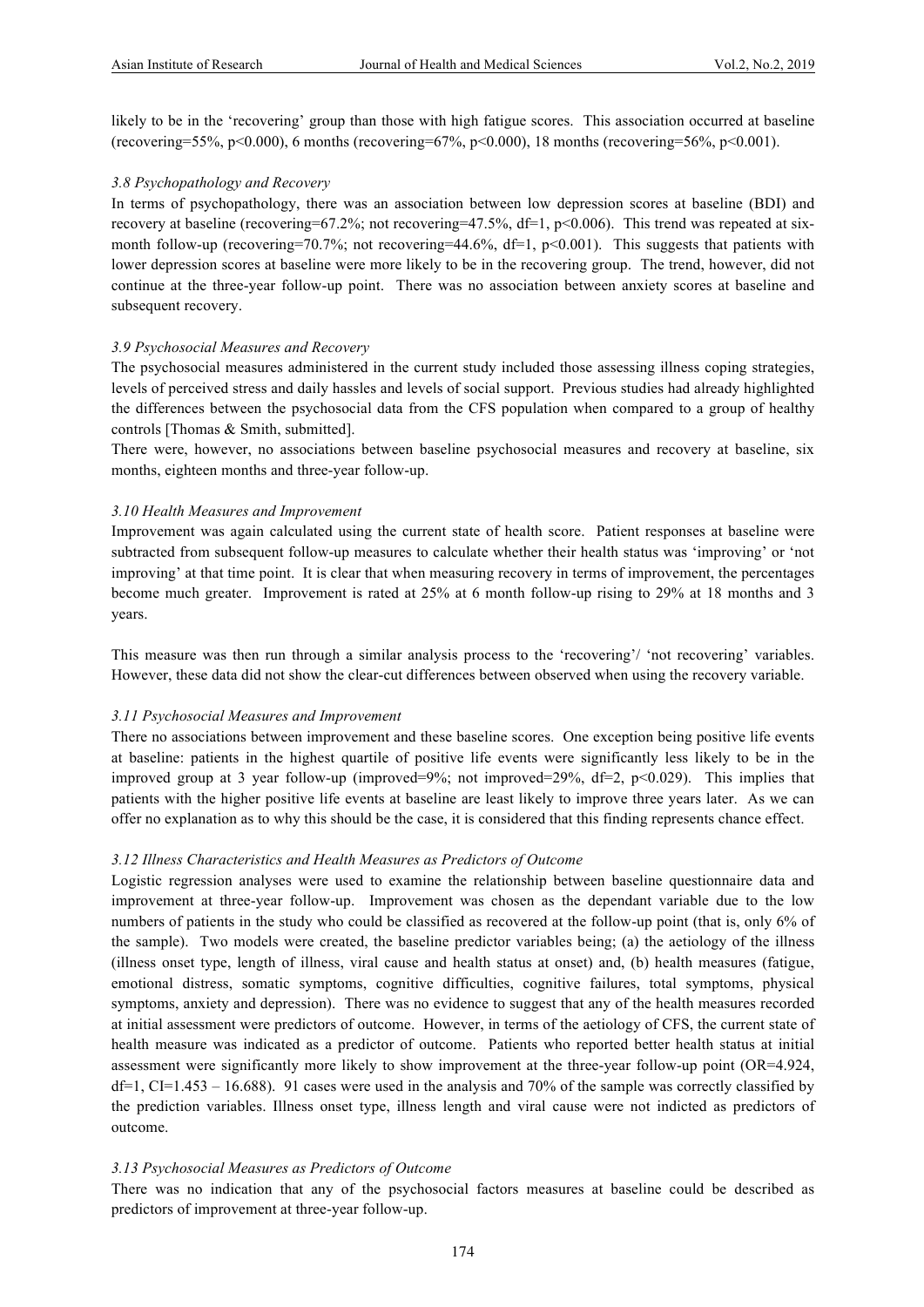### *3.14 Further Regression Analyses*

Further logistical regression analyses were conducted to test whether certain factors discussed in the literature namely, age, illness length, illness onset type, viral cause, total symptom scores, fatigue scores, emotional distress scores and health status scores are predictors of outcome in CFS. Again, only the current state of health of the patient at initial assessment (baseline) was indicated as a predictor of outcome at three-year follow-up  $(OR=9.618, df=1, CI=2.094 - 44.175)$ . 89 cases were used in the analysis 75% of the sample were correctly classified by the prediction variables.

# **4. Discussion**

The aims of the current study included the description of the demographic and illness characteristics of a large group of Chronic Fatigue Syndrome (CFS) patients at initial assessment, the validation of a measure (developed in previous studies) which could accurately evaluate health status and, therefore, recovery in the condition, and to identify factors which influence and predict positive outcome.

The patients recruited onto the volunteer panel were consecutive GP referrals to a dedicated research clinic and were categorised by the Centre for Disease Control case definition for CFS (Fukuda et al., 1994). The demographic data of the sample follows a similar profile to patients described by others Fukuda et al., 1997) and, therefore, the group comprises predominantly married females in their forties. There has, in the past, been some debate as to whether an association between social classification and increased cases of Chronic Fatigue Syndrome exists (Fukuda et al., 1997; Dowsett, Ramsay, McCartney & Bell, 1990; Hinds & McClusky, 1993; Ho-Yen & McNamara, 1991). Data from the current research indicates that the majority of the sufferers recruited to the study were grouped in the professional or semi-professional social categories confirming that patients with this illness are more likely to be members of a specific social grouping.

The persistent and debilitating nature of the illness, demonstrated by a mean history length of five years and the number of symptoms present (16 of a possible 28), is apparent. For example, in the case of total symptoms, one would expect scores of 3 from a group of healthy controls (Thomas & Smith, 2009). The findings reported in the current study, therefore, indicate the wide range of symptoms associated with this illness. Furthermore, symptoms such as lack of concentration, muscle pain, excessive fatigue, physical weakness and legs feeling heavy were reported in over 80% of the cases. The length and severity of the illness is also reflected in the high numbers of patients who were either unemployed or on sick leave at initial assessment (baseline).

The health status of the patient group was assessed by the 5-item current state of health variable (Smith et al., 1996). Applying this measure at initial assessment (baseline) revealed data indicating that the health status for the cohort was poor; the majority of the group (41%) rating their health as 'bad with some recovery'. Further analyses also suggests that the health status variable correlates negatively with other measures such as total symptoms scores, that is, lower scores on the current state of health measure are accompanied by increased total symptom scores.

Considering that the patients described in the current study represented different stages of the illness in terms of severity and illness length, one might presuppose a link between the current state of health variable and the length of illness measure. That is to say, either patients with longer illness length could be categorised as having greater illness severity or conversely, after a certain length of time, the patient begins to recover. This, however, does not appear to be the case. Cross-tabulation analyses reveals data indicating that illness length (represented by quartile ranges) is equally spread over the 5-items of the health status measure.

The current state of health measure was also used to assess recovery. Spontaneous recovery rates for the group are low at only 2% at six-month follow-up. Furthermore, these rates did not improve a great deal eighteen months or three years later (6%). The recovery rates reported here are much lower than those seen in previous studies (Reyes et al., 1999) but are in-keeping with results from a recent review by Cairns & Hotopf (2005) and a patient survey conducted by Thomas & Smith (2005), which indicate that the occurrence of spontaneous recovery from CFS is, in fact, relatively rare. When changes (or improvement) in health status rather than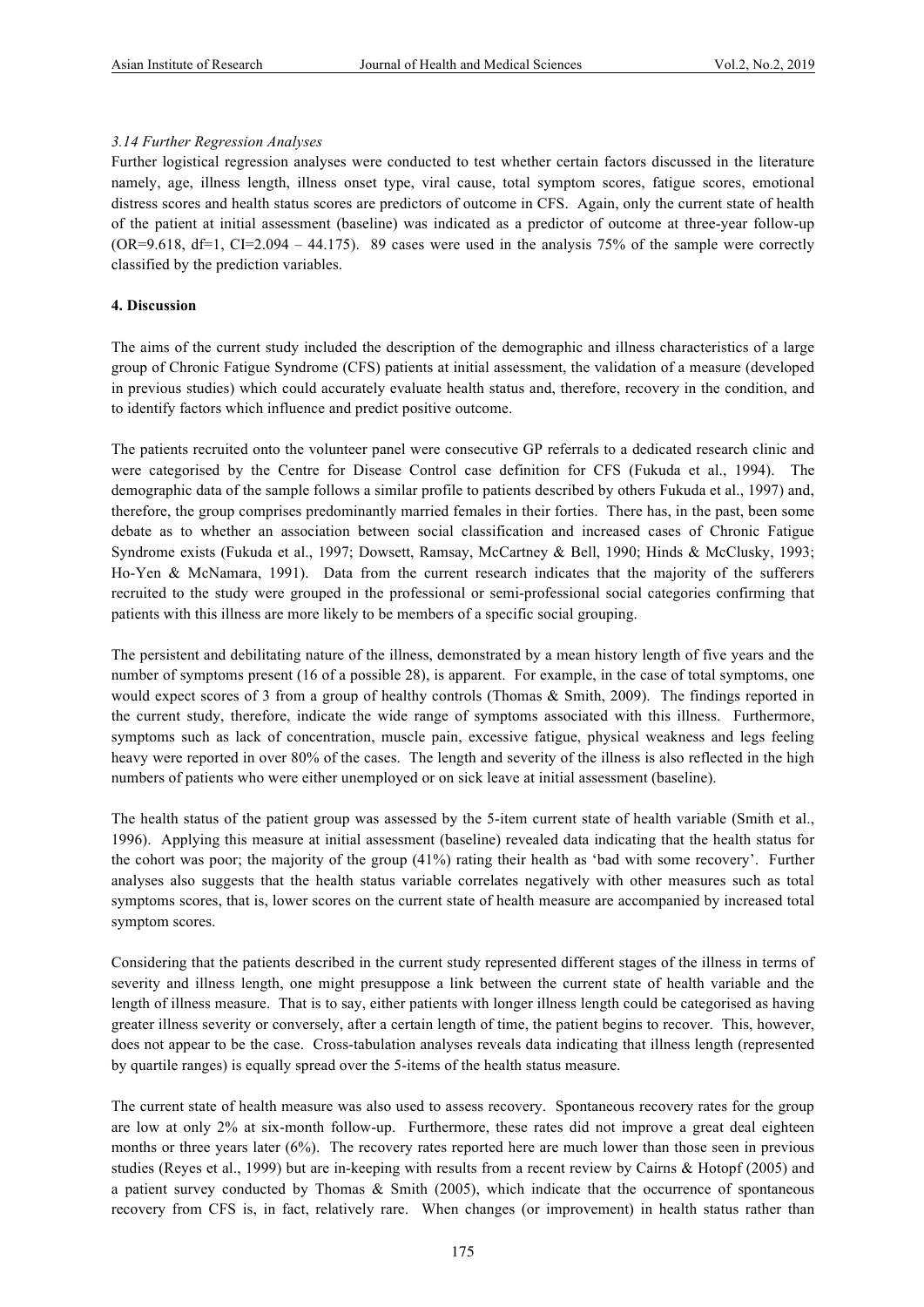recovery were measured, 25% of the sample reported an improvement at six months follow-up. These levels of improvement rose to 29% at eighteen months and remained constant at three years. As both recovery and improvement are calculated from the same 5-item scale, the problems one might encounter when interpreting subjective data are highlighted. Data from the improving/ not improving grouping did not provide the associations between state of health and improvement in other health-related measures that one sees in the recovery/ not recovering grouping. However, these data do indicate that both recovery and improvement peak at the 18 month follow-up point in the untreated patient.

Data linking state of health at baseline (recovering or not recovering) with other health-related measures at baseline, such as fatigue and depression, suggests that this measure can be used to accurately assess an individual patients' health at any given point. In addition, these data also demonstrate that illness status at baseline affects outcome i.e. better health status at baseline is associated with positive outcome at follow-up.

There is also evidence to suggest that total symptom scores and shorter illness lengths, again at baseline, are associated with more favourable outcomes. Overall, these data re-enforce the well held belief that diagnosing CFS effectively and setting coping and/or management strategies in place swiftly are vital to prevent the entrenchment of negative illness perceptions in patients and help facilitate positive outcome.

There is no suggestion from these data that physical cause attribution is associated with outcome. Similarly, there is no evidence to suggest that type of illness onset (acute or gradual) affects prognosis (although the type and frequency of symptoms reported by patients with acute or gradual illness onset do differ). Furthermore, there is no evidence from these data to suggest that co-morbid anxiety or depression at baseline is associated with recovery in the longer term. Physical cause, illness onset type and co-existing psychopathology have all been cited as possible factors affecting recovery in this patient group (Cairns & Hotopf, 2005; Russo et al., 1998). The data from the current study indicates that these associations may not exist.

Of interest, however, is evidence linking employment status at baseline and subsequent recovery. The suggestion being that patients in employment at baseline are more likely to be in the recovered group at baseline, eighteen months and three years later. These data can be interpreted in two ways, (a) employment brings with it a sense of belonging and maintains levels of social support which prevents feelings of isolation which may in turn exacerbate the illness, or (b) patients in employment may be able to continue working because they have better health scores and these data may simply be reflecting illness severity.

Logistical regression analyses were used to highlight possible mechanisms for predicting positive outcome in terms of improvement. It had already been suggested that a wide range of psychosocial, psychopathological and health related factors are associated with prolonging CFS (Surawy, Hackman, Hawton & Sharpe, 1995). We aimed to examine the role of these factors by means of improvement in the condition. These data suggests that, despite the findings reported in previous research, only one measure, namely the current state of health variable could accurately predict positive outcome. When the analyses were re-run using the factors indicated to be predictors of outcome in previous research, again only the current state of health variable is indicated as a predictor of outcome. These data should be regarded with caution due to the large confidence intervals involved; however, the heterogeneity of CFS may explain the large differences observed. Although these data are interesting, the health status of the patient at initial assessment only exerts (at most) an 18% effect over improvement. There are, therefore, other factors, which we have not yet considered, exerting a greater effect on recovery.

# **5. Conclusion**

Overall, the current longitudinal study has provided data indicating that prognosis for the untreated CFS patient is poor. Associations between the state of health measure and other physical and mental health variables have been verified using a large group of patients. The validation of a simple 5-item measure by other standardised measures leads us to believe that this score can be used to accurately rate patient illness severity. We have also shown that this measure can predict and assess recovery. Positive outcome measures are indicated in cases where illness length is short and when the number and severity of symptoms are low. We have confirmed the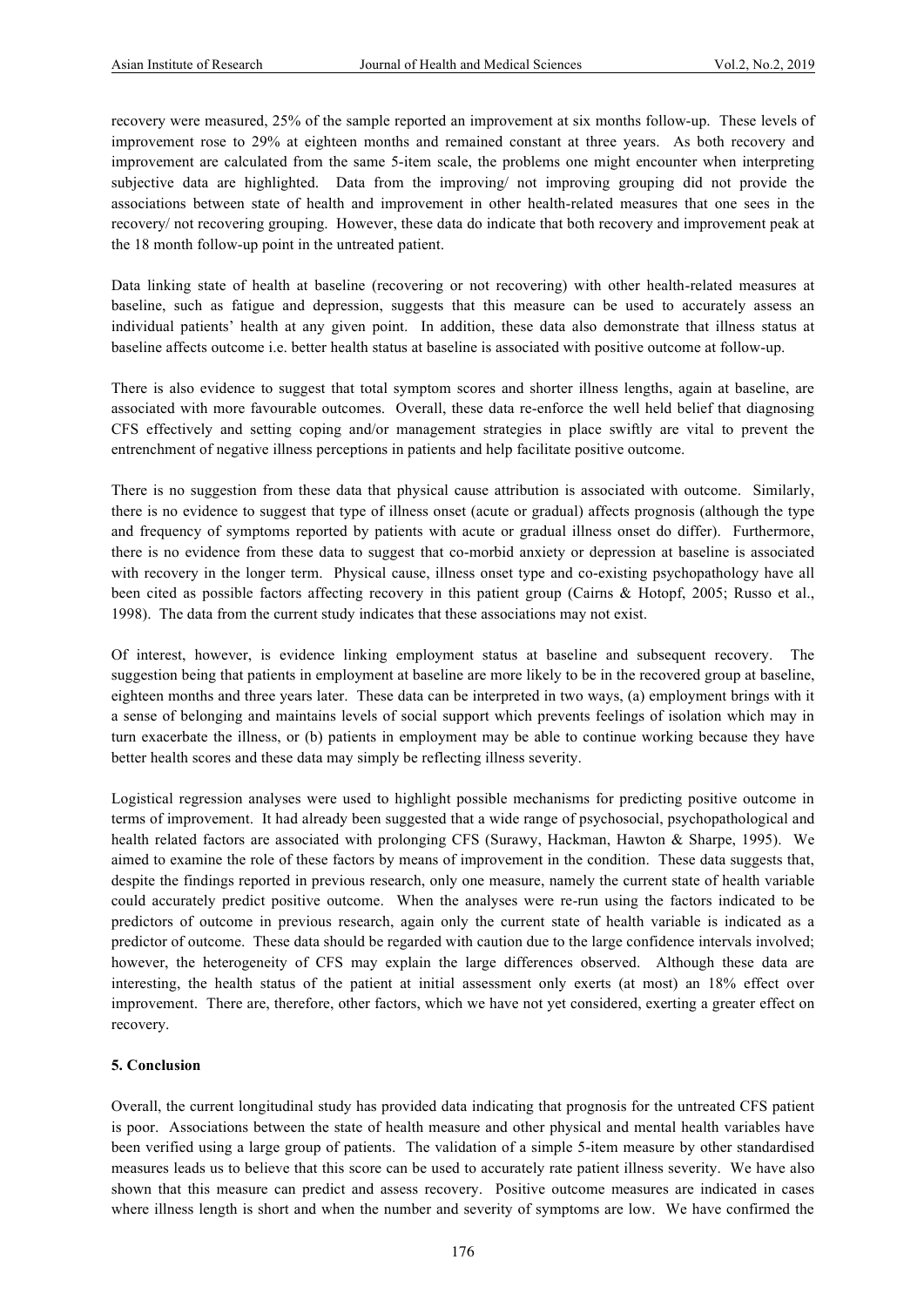widely held belief among healthcare professionals that offering care to this patient group before the illness is allowed to become entrenched is of major importance if therapy is to be successful. The measures described here can now be used to evaluate the efficacy of treatments in future studies. Further research is necessary, however, to identify the, as yet, unidentified factors which can accurately predict positive outcome in this illness.

#### **Ackowledgements**

The authors would like to express their thanks to Professor Sir LK Borysiewicz and Dr MB Llewelyn for allowing access to their clinics. This research was funded by the Linbury Trust and the Gatsby Foundation.

#### **References**

Afari N, Buchwald D. Chronic fatigue syndrome: a review. American Journal of Psychiatry 2003; 160: 221-36.

- Andersen MM, Permin IH, Albrecht F. Illness and disability in Danish chronic fatigue syndrome patients at diagnosis and 5-year follow up. Journal of Psychosomatic Research 2004; 56: 217-29.
- Bates D, Schmitt W, Lee J, et al. Prevalence of fatigue and chronic fatigue syndrome in primary care practice. Archives of International Medicine 1993; 153: 2759-2765.
- Cairns R, Hotopf M. A systematic review describing the prognosis of Chronic Fatigue Syndrome. Occupational Medicine 2005; 55: 20-31.
- Cathebras PJ, Robbins JM, Kirmayer LJ, Hayton BC. Fatigue in primary care: prevalence, psychiatric comorbidity, illness behaviour and outcome. Journal of General International Medicine 1992; 7: 276-286.
- Chen M. The epidemiology of self-perceived fatigue among adults. Preventative Medicine 1986; 15: 74-81.
- David A, Pelosi A, McDonald E, et al. Tired, weak or in need of rest: a profile of fatigue among general practice attenders. British Medical Journal 1990; 301: 1199-1202.
- Dowsett EG, Ramsay AM, McCartney RA, Bell EJ. ME a persistent enteroviral infection? Postgraduate Medical Journal 1990; 66: 526-530.
- Fleming JS, Watts WA. The dimensionality of self esteem: Some results from a college sample. Journal of Personality and Social Psychology 1980; 39: 921-929.
- Fukuda K, Dobbins JG, Wilson LJ, Dunn RA, et al. An epidemiologic study of fatigue with relevance to the Chronic Fatigue Syndrome. Journal of Psychiatric Research 1997; 31: 19-29.
- Fukuda K, Straus S, Hickie I, Sharpe MC, Dobbins JG, Komaroff A. International Chronic Fatigue Syndrome Study Group. The Chronic Fatigue Syndrome: a comprehensive approach to its definition and study. Annals of Internal Medicine 1994; 121: 953-959.
- Henderson S, Bryne DG, Duncan-Jones P. Neurosis and the Social Environment. Sydney. Australia. Academic Press 1981.
- Hinds, McClusky, A retrospective study of CFS. Proceedings from the Royal College of Physicians (Edinburgh) 1993; 23: 10-14.
- Ho-Yen DO, McNamara I. General Practitioners' experience of CFS. British Journal of General Practice 1991; 41: 324-334.
- Kroenke K, Wood DR, Mangelsdorff AD, et al. Chronic fatigue in primary care: prevalence, patient characteristics and outcome. Journal of the American Medical Association 1988; 260: 929-34.
- McDonald E, David AS, Pelosi AJ, Mann AH. Chronic fatigue in primary care attenders. Psychological Medicine 1993; 23:987-98.
- Nisenbaum R, Jones AB, Jones JF, Reeves WC. Longitudinal analysis of symptoms reported by patients with CFS. Annals of Epidemiology 2000; 10: 458.
- Pawlikowska T, Chalder T, Hirsch SR, Wallace P, et al. Population based study of fatigue and psychological distress. British Medical Journal 1994; 308: 763-766.
- Price RK, North CS, Wessely S, Fraser VJ. Estimating the prevalence of CFS and associated symptoms in the community. Public Health Report 1992; 107: 514-522.
- Radloff LS. The CES-D scale: a self-report depression scale for research in the general population. Applied Psychological Measure 1997; 1: 385-401.
- Ranjith G. Epidemiology of Chronic Fatigue Syndrome. Occupational Medicine 2005; 55: 13-19.
- Ray C, Weir WRC, Stewart D, Millar P, Hyde G. Ways of coping with CFS: Development of an illness management questionnaire. Social Science and Medicine 1993; 37: 385-391.
- Reyes M, Dobbins JG, Nisenbaum R, Subedar NS, et al. CFS progression and self-defined recovery: Evidence from the CDC surveillance system. Journal of Chronic Fatigue Syndrome 1999; 5: 17-27.
- Reynolds KJ, Vernon SD, Bouchery E, Reeves WC. The economic impact of Chronic Fatigue Syndrome. Cost Effectiveness and Resource Allocation 2004: 2. http://www.resource-allocation.com
- Russo J, Katon W, Clark M, Kith P, Sintay M, Buchwald D. Longitudinal changes associated with improvements in CFS patients. Journal of Psychosomatic Research 1998; 45: 67-76.